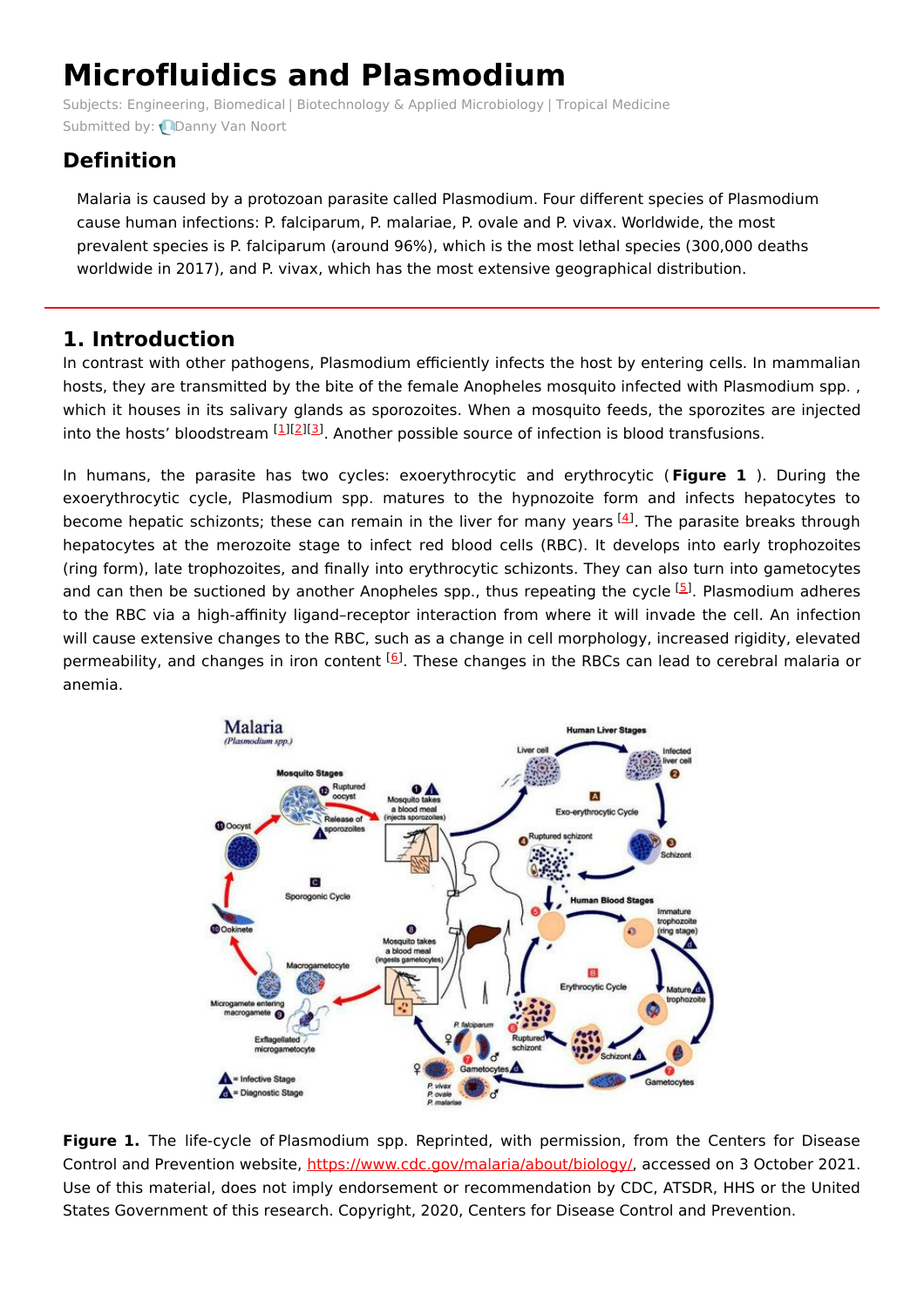### **2. Malaria in Peru**

Malaria has been a health issue in Peru since colonial times and is thought to have arrived with the migration of slaves from Africa. In the 17th century, the discovery of quinine from the endemic tree of Peru Cinchona officinalis was decisive for treating patients with this disease. Ever since, malaria has been a primary national health concern in Peru [\[7](#page-3-6)][\[8](#page-3-7)].

Epidemiologically, Peru follows the trend of the American Region, with P. vivax being the predominant species in the country (80.2% of the total cases), followed by P. falciparum (19.8%); the provinces with the most cases are Loreto, Amazonas, and Junin (95.8% of cases in the country) <sup>[<u>9</u>]</sup>. The lack of access to health centers and the fact that malaria shares some symptoms with other endemic diseases make the diagnosis more difficult and time-demanding, enabling the progression of the disease. It is calculated that the treatment of malaria costs a third of the family income of each patient [\[10](#page-3-9)][\[11](#page-3-10)]. To control the disease, different administrations have created policies to address different aspects of the problem: epidemiological control, prevention programs, provision of different medicines according to epidemiological characteristics, the control of Anopheles spp. , and the application and design of different screening methods <sup>[[8](#page-3-7)]</sup>. Since 2018, Peru has incorporated the Malaria Zero Program, a community-focused approach, and attempts to eradicate the disease by 2030. Unfortunately, with the outbreak of COVID-19, the activities of this program have been severely affected, primarily epidemiological surveillance, patient treatment, research projects, and educational activities in communities [[11](#page-3-10)].

The most used diagnostic method in Peru is the Giemsa stain. Although its precision and low cost make it a powerful method, its reliance on infrastructure and specialists makes diagnostics with this technique challenging in poor and remote areas <sup>[\[10](#page-3-9)]</sup>. Another popular diagnostic method is PCR; its popularity is due to its high precision and throughput. However, the cost of PCR tests makes them prohibitively expensive for most of the country. That is why we, as a research group in Peru, are looking for a cheaper and faster way to perform diagnostics.

#### **3. Current Methods of Diagnostics**

Fast diagnosis and prompt treatment are necessary to prevent mild cases of Malaria from turning more serious, which could result in death. Presently, most diagnoses are performed with either optical means, which requires a microscope, or so-called rapid diagnostic tests (RDTs). The most commonly used optical method is the blood smear, which determines the presence of malaria parasites in the blood cells  $[12]$  $[12]$ . However, a low concentration of the malaria parasite can result in false negatives, as there might not be a parasite in the sample taken and imaged under the microscope [\[13\]](#page-3-12). The detection threshold under field conditions is estimated to be 50-100 parasites/mL [[14](#page-3-13)][\[15](#page-3-14)]. In a laboratory setting, this threshold is 4-20 parasites/mL [[16\]](#page-3-15). There can also be errors in species identification. Failures to differentiate P. falciparum from P. vivax , the two most common species of malaria, are frequent in routine microscopic diagnostics, and are therefore under-reported [\[15](#page-3-14)].

The same can be said for RDTs. RDTs rely on antigen–antibody interaction, resulting in a visible band on a paper strip, in the same manner as pregnancy tests. However, if there is a low concentration of malaria parasites in the blood, no band will show, leading to a negative result. The other drawback is that RDT does not screen for multiple strains of the parasite. Another promising POC method to detect malaria is loop-mediated isothermal amplification (LAMP). This method is able to detect quantities of the parasite that are below the detection threshold for other methods. LAMP has been shown to achieve specificities of up to 100% and sensitivities up to 98% <sup>[[17\]](#page-3-16)</sup>.

Other methods, such as DNA probes and PCR <sup>[[18](#page-3-17)]</sup>, fluorescent staining using flow cytometry <sup>[[19](#page-3-18)]</sup>, detection of malaria pigments by depolarized laser light <sup>[[20\]](#page-3-19)</sup>, and mass spectrometry <sup>[[21](#page-3-20)]</sup>, are either not suitable for point-of-care (POCs) in remote locations or show limited success.

Therefore, better, i.e., more sensitive, differential, and faster, POC diagnostics methods are required, which can be used in remote locations when necessary. Microfluidics can play an important role in such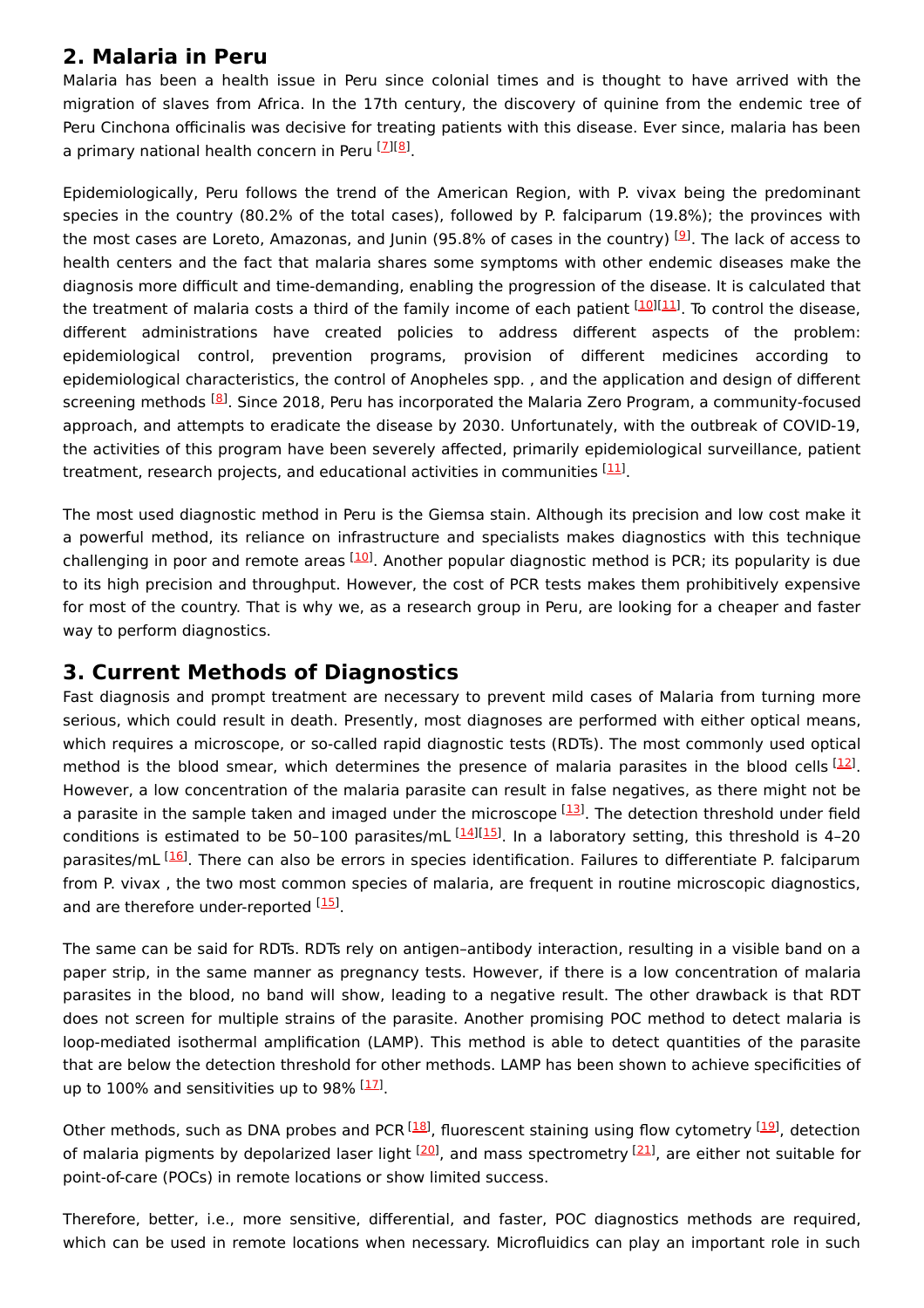devices. This review will give an overview of existing microfluidic-based devices that can be used for either the detection, separation, or diagnosis. At the end of the review, we will also suggest other devices envisioned to help combat malaria on all levels.

#### **4. Paper-Based Microfluidics and Malaria**

One method that is suitable for use in remote locations because of its low cost and ease of operation is paper-based microfluidics, otherwise known as lateral flow devices <sup>[\[21](#page-3-20)]</sup>. Because of the properties of paper, these devices use capillary forces to pump fluids laterally through the paper, an example of this can be seen in **Figure 2** . Here, a paper lateral flow device (item 2) is used to perform a multistep assay  $[22]$  $[22]$  $[22]$ . Advances in paper-based microfluidic analysis have addressed some of the limitations previously associated with lateral flow devices, such as the inability to create valves [\[23](#page-4-1)] and multiplex or perform multi-step analysis <sup>[\[24](#page-4-2)]</sup>. Paper-based lateral flow devices have been primarily used to automate multistep assays quickly and cheaply. For malaria detection, the literature shows that loop-mediated isothermal amplification (LAMP) and signal-amplified sandwich format immunoassay for PfHRP2 are popular methods of detecting the presence of an infection. The results from these methods have been shown to be comparable to those obtained using ELISA [[25\]](#page-4-3).



**Figure 2.** Example of a lateral flow device from Reboud et al. (1) buffer chamber which acts as a pump when pressed. (2) Lateral flow detection strip. (3) Acetate films to cover the device. (4) Filter valves made from paper to prevent the reagents from mixing prematurely. (5) Filter paper for LAMP reaction. Reprinted with permission from. © 2018 National Academy of Sciences.

Implementation of improved signal amplification techniques has increased the reliability of the readout  $[26]$  $[26]$  $[26]$ . Some of these improvements have been applied to detecting malaria in whole and pretreated blood, such as the detection of specific proteins in a blood sample. Fu et al. used a 2D paper network to filter whole blood and deliver appropriate volumes of the sample mixed with antibodies, rinse buffer, and a signal amplification reagent <sup>[\[25](#page-4-3)]</sup>. The device consists of a horizontal channel with a large pad (reaction area) at the end. The channel has three side channels at different positions down the main channel. The distance between the side channels and the reaction area determines the time it takes for the reagent to flow through the side channel to reach the reaction pad. With this device, Fu et al. were able to identify fetal bovine serum (FBS) spiked with different amounts of Plasmodium falciparum histidine rich protein PfHRP2. They showed that this technique is very promising as it is easy to use and can store the reagents on the device in a dehydrated form.

Another method to control the timing of reactions in a paper microfluidic device is by using microfluidic actuators (sponges), which expand at a known rate <sup>[[27](#page-4-5)]</sup>. Toley et al. used this method to perform a similar process as Hu et al. and successfully detected PfHRP2 in a sample.

Other paper-microfluidic devices can process pretreated blood or preconcentrate samples using magnetic markers. Using a simple 1D paper microfluidic device, researchers performed DNA extraction and loopmediated isothermal amplification (LAMP), and detected DNA amplicons using lateral flow and antibody-based detection <sup>[\[26](#page-4-4)]</sup>. This device has a section that multiplexes the LAMP amplification and performs it three times as well as a control test. First, the sample was pretreated with functionalized magnetic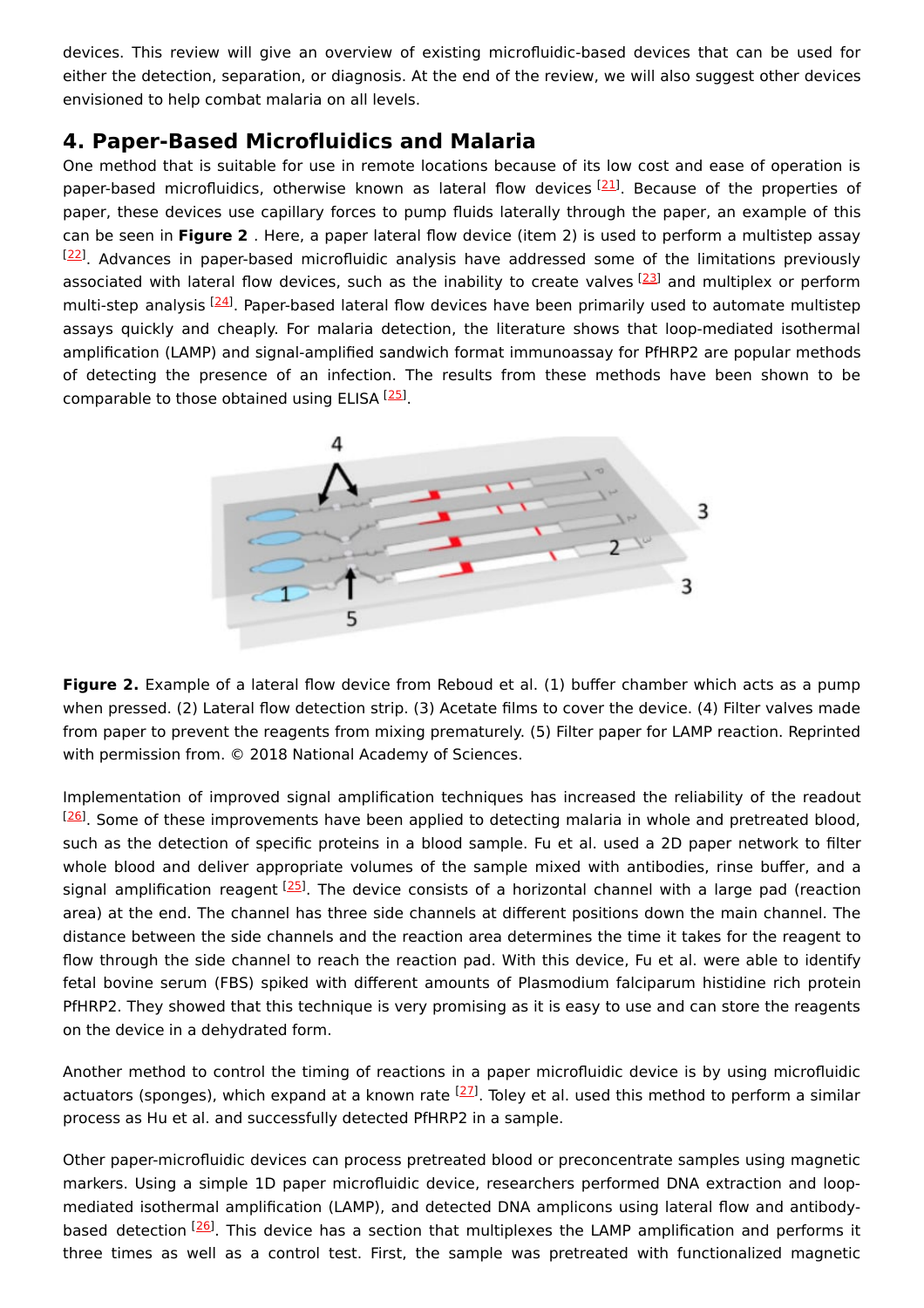particles which bound to Plasmodium falciparum L-lactate dehydrogenase (PfLDH). The sample was then loaded onto the chip, and a magnetic lens was placed underneath. By applying a current to the lens, the researchers formed virtual channels that connected the sample input to an absorbent wick. The magnetically tagged analytes were then trapped in the magnetic field while the supernatant was absorbed, leaving a large concentration of tagged PfLDH <sup>[\[26](#page-4-4)]</sup>. Paper microfluidics have also been shown to be useful in simpler preconcentration methods. One such application was shown by Bahmla et al. who used a circular paper disc, capillary tubes, and inertial forces to turn the disc into a low-cost centrifuge . [[28](#page-4-6)]

#### **References**

- <span id="page-3-0"></span>1. Cowman, A.F.; Crabb, B.S. Invasion of red blood cells by malaria parasites. Cell 2006, 124, 755–766.
- <span id="page-3-1"></span>2. Baia-da-Silva, D.C.; Alvarez, L.C.S.; Lizcano, O.V.; Costa, F.T.M.; Lopes, S.C.P.; Orfanó, A.S.; Pascoal, D.O.; Nacif-Pimenta, R.; Rodriguez, I.C.; Guerra, M.d.G.V.B. The role of the peritrophic matrix and red blood cell con-centration in Plasmodium vivax infection of Anopheles aquasalis. Parasites Vectors 2018, 11, 1–10.
- <span id="page-3-2"></span>3. Choumet, V.; Carmi-Leroy, A.; Laurent, C.; Lenormand, P.; Rousselle, J.-C.; Namane, A.; Roth, C.; Brey, P.T. The salivary glands and saliva of Anopheles gambiae as an essential step in the Plasmodium life cycle: A global proteomic study. Proteomics 2007, 7, 3384–3394.
- <span id="page-3-3"></span>4. Schafer, C.; Dambrauskas, N.; Steel, R.; Carbonetti, S.; Chuenchob, V.; Flannery, E.L.; Vigdorovich, V.; Oliver, B.; Roobsoong, W.; Maher, S.P.; et al. A recombinant antibody against Plasmodium vivax UIS4 for distinguishing replicating from dormant liver stages. Malaria J. 2018, 17, 1–10.
- <span id="page-3-4"></span>5. Beck, T. Will malaria soon be a thing of the past? In Coffee Break: Tutorials for NCBI Tools ; National Center for Biotechnology Information: Bethesda, MD, USA, 2006.
- <span id="page-3-5"></span>6. Mohandas, N.; An, X. Malaria and human red blood cells. Med. Microbiol. Immunol. 2012, 201, 593–598.
- <span id="page-3-6"></span>7. Legua, P. Malaria en el Perú. Rev. Med. Herediana 1994, 5, 115–117.
- <span id="page-3-7"></span>8. Herrera, J.V. Prevención y control de la Malaria y otras enfermedades trasmitidas por vectores en el Perú. Rev. Peru. Epidemiol. 2003, 11, 18.
- <span id="page-3-8"></span>9. Boletin Epidemiologico Se 48 Minsa; Ministerio de Salud: Lima, Peru, 2020.
- <span id="page-3-9"></span>10. Cabezas, C. Pruebas rápidas para el diagnóstico de la malaria: Una necesidad en áreas rurales con limitado acceso al diagnóstico microscópico. Rev. Peru. Med. Exp. Salud Pública 2006, 23, 79–80.
- <span id="page-3-10"></span>11. Torres, K.; Alava, F.; Soto-Calle, V.; Llanos-Cuentas, A.; Rodriguez, H.; Llacsahuanga, L.; Gamboa, D.; Vinetz, J. Malaria situation in the Peruvian Amazon during the COVID-19 pandemic. Am. J. Trop. Med. Hyg. 2020, 103, 1773–1776.
- <span id="page-3-11"></span>12. Halim, S.; Bretschneider, T.R.; Li, Y.; Preiser, P.R.; Kuss, C. Estimating malaria parasitaemia from blood smear image. In Proceedings of the 9th International Conference on Control, Automation, Robotics and Vision (ICARCV 2006), Singapore, 5–8 December 2006; pp. 1–6.
- <span id="page-3-12"></span>13. Maguire, J.D.; Lederman, E.R.; Barcus, M.J.; O'Meara, W.A.P.; Jordon, R.G.; Duong, S.; Muth, S.; Sismadi, P.; Bangs, M.J.; Prescott, W.R.; et al. Production and validation of durable, high quality standardized malaria microscopy slides for teaching, testing and quality assurance during an era of declining diagnostic proficiency. Malaria J. 2006, 5, 92.
- <span id="page-3-13"></span>14. World Health Organization. Malaria diagnosis: Memorandum from a WHO meeting. Bull. World Health Organ. 1988, 66, 575–594.
- <span id="page-3-14"></span>15. Milne, L.; Kyi, M.; Chiodini, P.; Warhurst, D. Accuracy of routine laboratory diagnosis of malaria in the United Kingdom. J. Clin. Pathol. 1994, 47, 740–742.
- <span id="page-3-15"></span>16. Payne, D. Use and limitations of light microscopy for diagnosing malaria at the primary health care level. Bull. World Health Organ. 1988, 66, 621.
- <span id="page-3-16"></span>17. Hayashida, K.; Kajino, K.; Simukoko, H.; Simuunza, M.; Ndebe, J.; Chota, A.; Namangala, B.; Sugimoto, C. Direct detection of falciparum and non-falciparum malaria DNA from a drop of blood with high sensitivity by the dried-LAMP system. Parasites Vectors 2017, 10, 1–9.
- <span id="page-3-17"></span>18. Snounou, G.; Viriyakosol, S.; Jarra, W.; Thaithong, S.; Brown, K. Identification of the four human malaria parasite species in field samples by the polymerase chain reaction and detection of a high prevalence of mixed infections. Mol. Biochem. Parasitol. 1993, 58, 283–292.
- <span id="page-3-18"></span>19. van Vianen, P.H.; van Engen, A.; Thaithong, S.; van der Keur, M.; Tanke, H.J.; van der Kaay, H.J.; Mons, B.; Janse, C.J. Flow cytometric screening of blood samples for malaria parasites. Cytometry 1993, 14, 276–280.
- <span id="page-3-19"></span>20. Mendelow, B.V.; Lyons, C.; Nhlangothi, P.; Tana, M.; Munster, M.; Wypkema, E.; Liebowitz, L.; Marshall, L.; Scott, S.; Coetzer, T.L. Automated malaria detection by depolarization of laser light. Br. J. Haematol. 1999, 104, 499–503.
- <span id="page-3-20"></span>21. Wongsrichanalai, C.; Baracus, M.J.; Muth, S.; Sutamihardja, A.; Wernsdorfer, W.H. A review of malaria diagnostic tools: Microscopy and rapid diagnostic test (RDT). Am. J. Trop. Med. Hyg. 2007, 77 (Suppl. 6), 119–127.
- 22. Reboud, J.; Xu, G.; Garrett, A.; Adriko, M.; Yang, Z.; Tukahebwa, E.M.; Rowell, C.; Cooper, J.M. Paper based